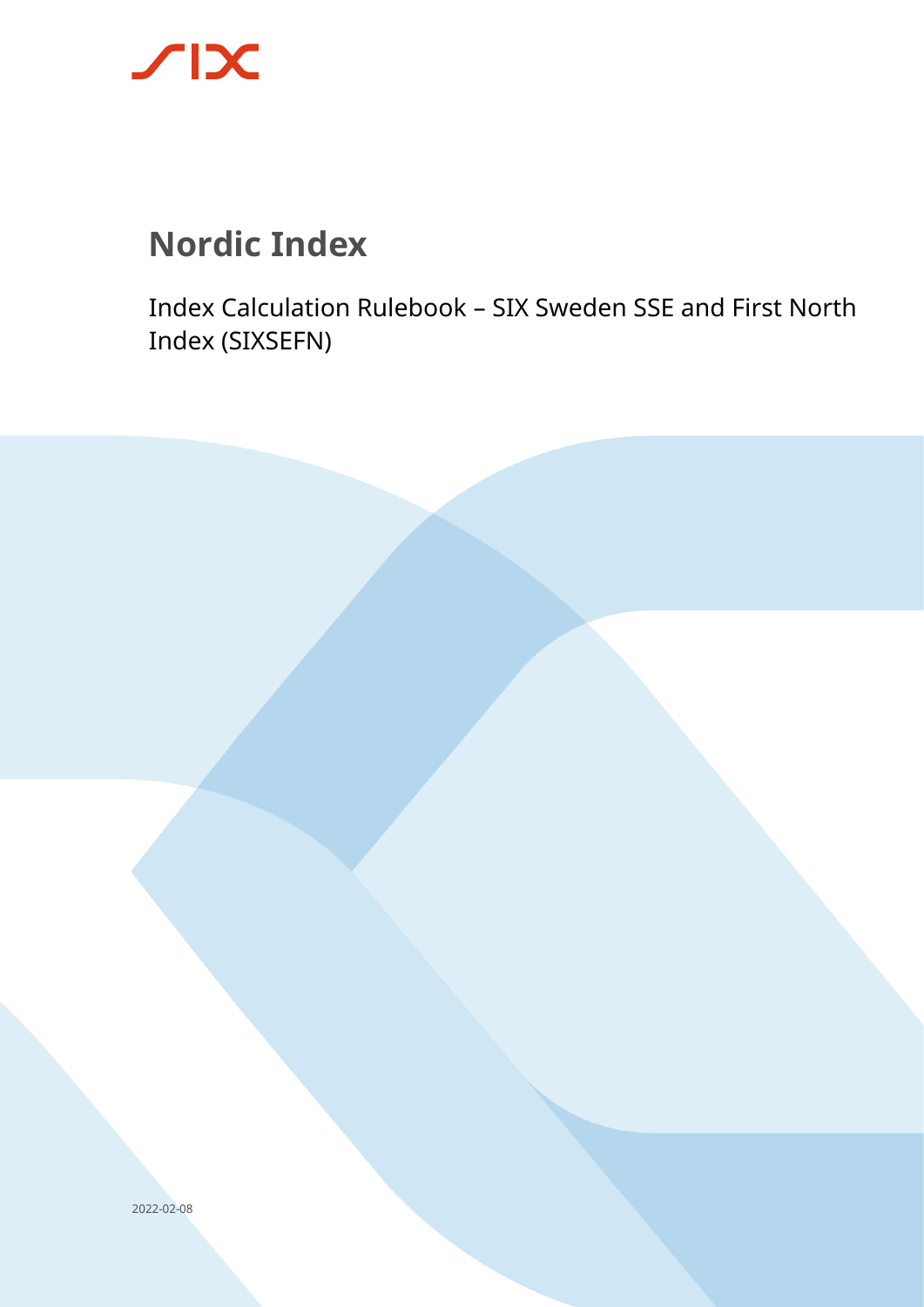# **Table of Content**

| 1                 |                    |  |
|-------------------|--------------------|--|
| 1.1               |                    |  |
| $\overline{2}$    |                    |  |
| 2.1               |                    |  |
| 2.2               |                    |  |
| 3                 |                    |  |
| 3.1<br>3.2        |                    |  |
| 3.3               |                    |  |
| 3.4<br>3.5        |                    |  |
| 3.6               |                    |  |
|                   | 3.6.1              |  |
|                   | 3.6.2<br>3.6.3     |  |
| 3.7               |                    |  |
|                   | 3.7.1              |  |
|                   | 3.7.2              |  |
|                   | 3.7.3<br>3.7.4     |  |
|                   |                    |  |
|                   | 3.7.4.1<br>3.7.4.2 |  |
|                   | 3.7.4.3            |  |
|                   | 3.7.4.4<br>3.7.4.5 |  |
|                   | 3.7.4.6            |  |
|                   | 3.7.4.7            |  |
| 3.8               |                    |  |
| 3.9               |                    |  |
| 4                 |                    |  |
| 5                 |                    |  |
| 6                 |                    |  |
| $\overline{7}$    |                    |  |
| 7.1<br>7.2        |                    |  |
| 8                 |                    |  |
| 9                 |                    |  |
| 9.1               |                    |  |
| 9.2               |                    |  |
| 10                |                    |  |
| 11                |                    |  |
| $12 \overline{ }$ |                    |  |
|                   |                    |  |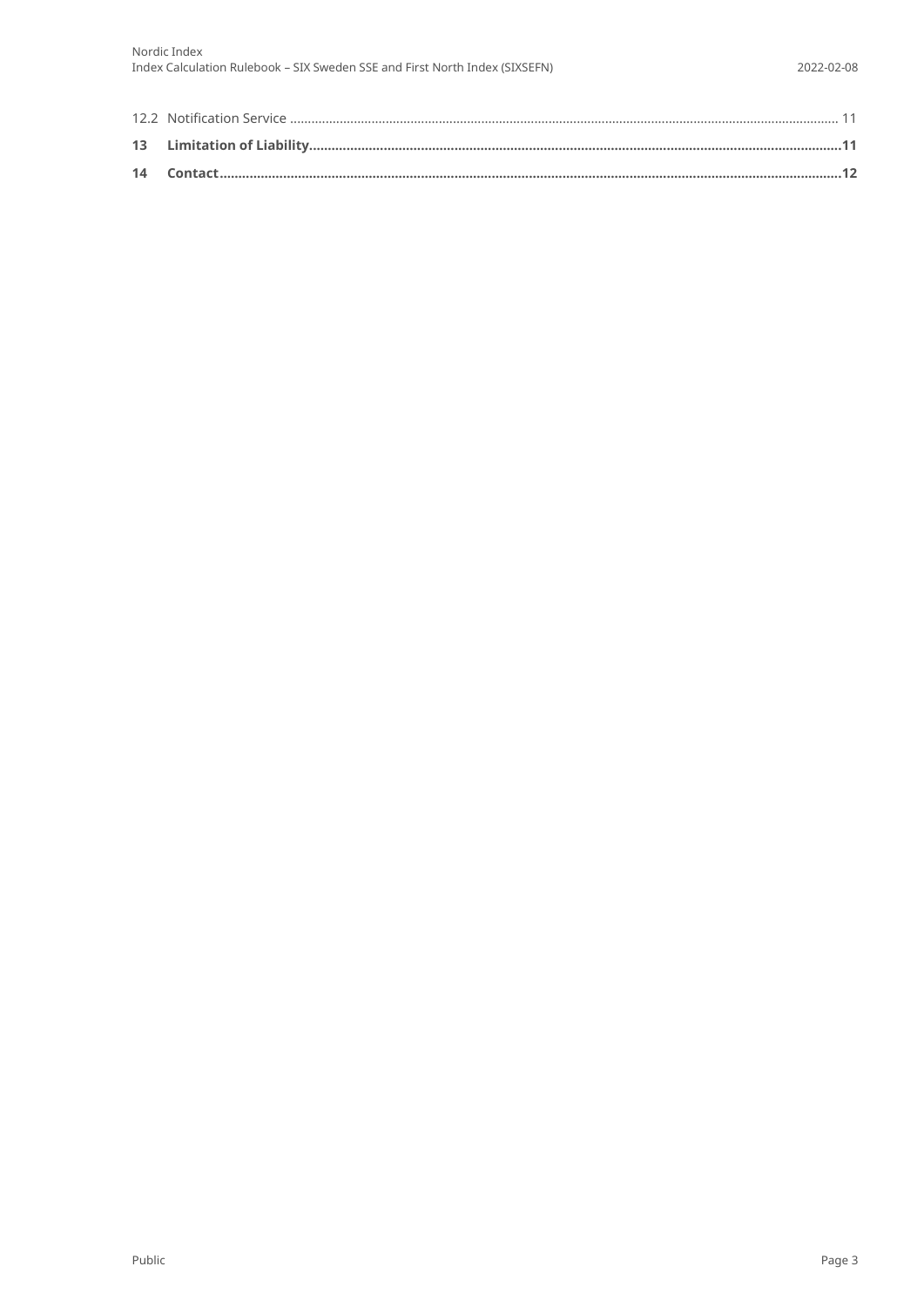#### 2022-02-08

# **1 Introduction**

<span id="page-3-0"></span>SIX Financial Information (SIX) is the Owner and Index Provider of the SIX Sweden SSE and First North Index (SIXSEFN).

SIXSEFN has been constructed to reflect the market performance of companies listed on the Nasdaq Stockholm Stock Exchange Main list and First North Stockholm. Constituent shares are weighted in accordance with their total market capitalization.

Two dividend variants of the SIXSEFN are calculated:

- SIXSEFNPI: Price Index. Dividends are not reinvested in the index
- SIXSEFNGI: Gross Index. The total dividend is reinvested in the index

The start value for SIXSEFN is 100 with base date 30th of December 2016.

The base currency for SIXSEFN is SEK.

<span id="page-3-1"></span>The methodology used in SIXSEFN is designed to measure the market or economic reality described in this section. The methodology is validated based on appropriate back testing and is traceable and verifiable.

### **1.1 Definitions**

*Index Company* – A company issuing an Index Share.

*Index Share* – A constituent share of SIXSEFN. The largest share class of an Index Company.

<span id="page-3-2"></span>*Index Provider* - The Index Calculator and Distributor of index values and reports.

# **2 Index Population**

### **2.1 Selection of Index Shares**

<span id="page-3-3"></span>The SIXSEFN index population encompasses the largest share class of every company represented and listed on the Nasdaq Stockholm Stock Exchange Main list and First North Stockholm. Only listings traded in SEK is included in the index.

### **2.2 Extraordinary Changes in the Index Population**

<span id="page-3-4"></span>In the event of bankruptcy of an Index Company, the Index Share will be excluded from SIXSEFN. On its final day as SIXSEFN constituent the price of the Index Share will be set at zero.

If an Index Company is subject to a public offer for acquisition of shares or an Index Company approves a merger agreement, the Index Provider may decide that the share will no longer be considered an Index Share or that it must be replaced by the share of the offerer/predator company. In the event of any such change the Index Provider, based on the conditions of the offer or merger in question, will establish the number of shares used in the index calculation. The Index Provider will establish the date for the change as follows:

- I. If the new Index Share is listed before the existing Index Shares last listing day, the change to the new Index Share will take place from its second listing day
- II. If the existing Index Share is delisted before the new Index Shares first listing day, the existing Index Share will be removed from the index calculation the day after its last listing day. The new Index Share will be included in the index calculation from its second listing day

As soon as SIX has received information that an offerer/predator company owns greater than 90% of the target company's share capital, the target company will be excluded from the index population.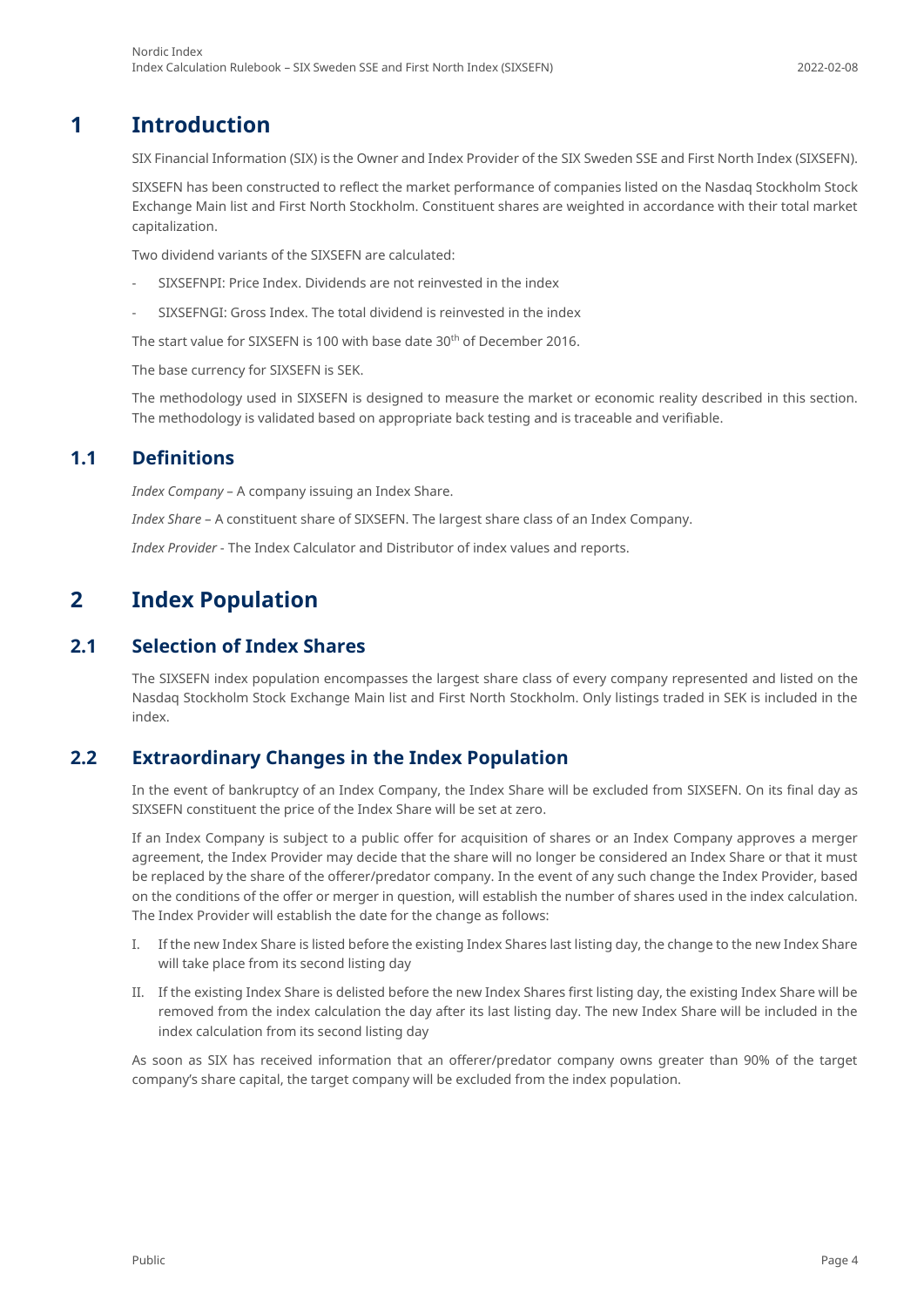# <span id="page-4-0"></span>**3 Calculating the Index Value**

# **3.1 Calculation of Market Capitalization**

<span id="page-4-1"></span>Market capitalization is calculated for each Index Company by multiplying the total number of ordinary shares by the last traded price of the company's largest share class, where the largest share class is defined as the share that accounts for the largest proportion of the company's share capital. In the event a company has more than one class of share and the Index Provider considers the largest share class illiquidity or in the event, a company has more than one class of share and each class accounts for the same proportion of the share capital, then the most traded share class will be used.

For certificates of deposit (SDB), market capitalization is calculated by multiplying the total number of registered SDBs by the last traded price. The number of registered SDBs is updated and implemented on the first trading day of every month.

## **3.2 About Laspeyres Formula**

<span id="page-4-2"></span>The Laspeyres formula to calculate an index level ( $\eta$  at a given point in time ( $\eta$  divides a market value ( $M$ ) by a divisor (D) and looks as follows:

$$
I_t = \frac{M_t}{D_t}
$$

With:

I Index value

<sup>M</sup> Market value

D Divisor

<sup>t</sup> Time

The Divisor is used twofold: First, it is used to standardize the Index value to a meaningful size at inception of the index. It is carried forward over time from the day when the base value of the index was set. Second, it is used to outbalance external effects that lead to shifts in market value ( $\Delta M$ ) throughout the life of the index.

$$
D_t = \frac{M_{t-1} + \Delta M_t}{I_{t-1}}
$$

With:

ΔM Change in market value

Those effects usually have the form of corporate actions and have a defined effective date. Therefore the divisor is adjusted on a day to day basis and held constant within a day. The new divisor is calculated on the evening of the day before the corporate action takes effect.

### **3.3 Formula for Calculating the Index Value**

<span id="page-4-3"></span>SIX uses the Laspeyres formula to calculate an index as follow:

$$
I_t = \frac{M_t}{D_t} = \frac{\sum_{i=1}^{n} s_{i,t} p_{i,t}}{D_t}
$$

With:

 $s$  Number of shares

 $p$  Price

 $i$  Specific component in the index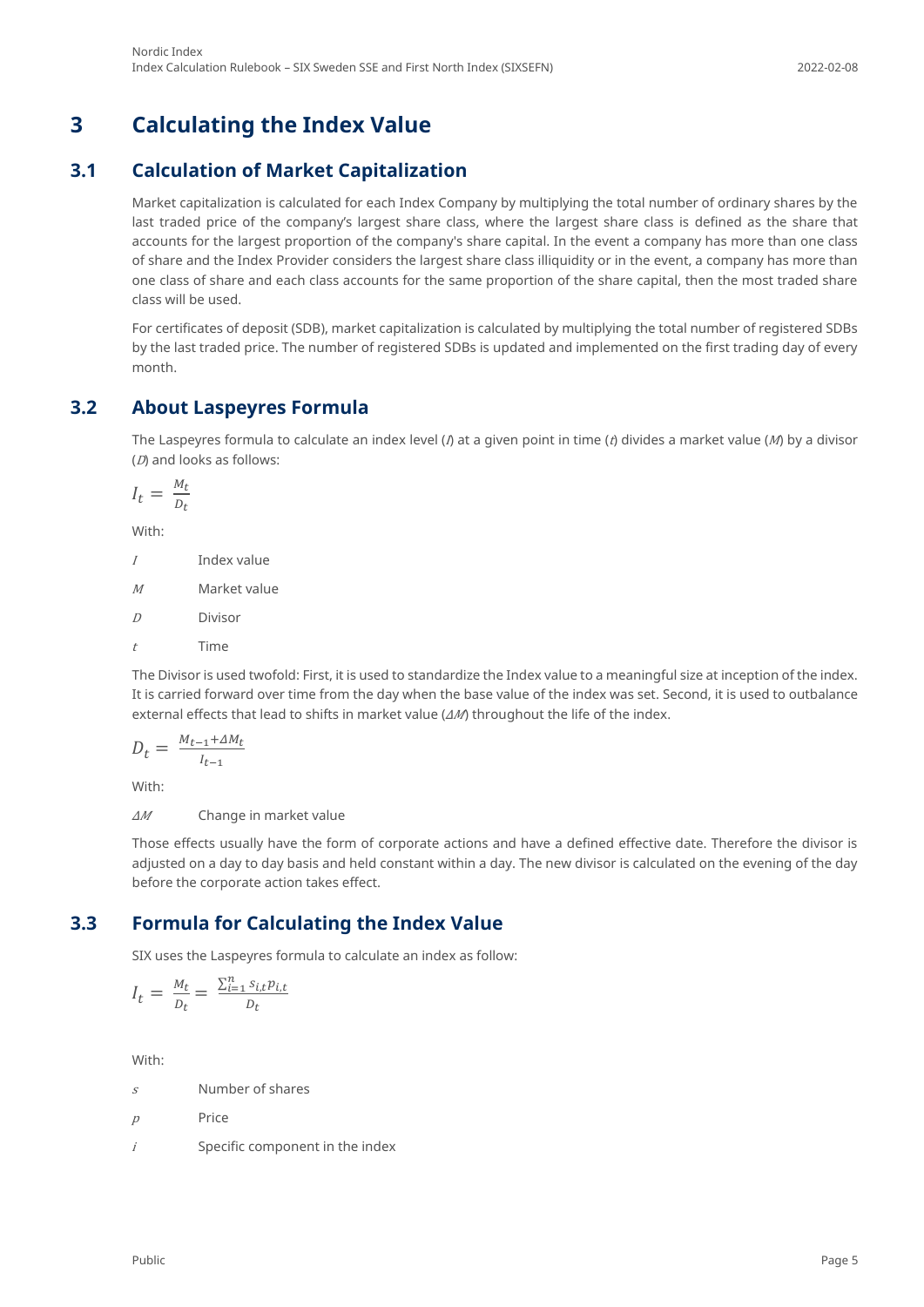<span id="page-5-0"></span> $n$  Number of index components

### **3.4 Share Prices (p)**

Share prices are sourced directly from the respective stock exchange(s) on which the Index Shares are traded (as mentioned in section 2.1). As a rule, the last-paid price is used in the index calculation. If a share has not traded on a certain day, the last available last-paid price is used. This also includes situations when trading is suspended.

- Last-paid price: The last traded price on the exchange
- Closing price: The last-paid price of a trading day from an exchange. This includes trades made in a closing call or auction if used by the exchange in question
- Adjusted price: Both the opening and closing price may be subject to adjustments in accordance with the index methodology. Certain adjustments may require the share price to be fixed during an entire day´s trading or longer

<span id="page-5-1"></span>The liquidity of the underlying market impacts how frequently last-paid prices update. If liquidity is poor, the index value will update less often, yet still reflect the underlying market at that point in time.

### **3.5 Number of Index Shares in Index (s)**

<span id="page-5-2"></span>A current list of Index Shares is maintained by the Index Provider and available via index reports.

### **3.6 Dividends Payments**

The change in the share price of an instrument distributing a dividend at the ex-date is handled as:

 $p_i = p_i - d_i$ 

With:

- *p*' Price adjusted for a corporate action
- <sup>p</sup> Price
- <span id="page-5-3"></span> $d$  Dividend amount (gross or net)

#### **3.6.1 Gross Indices (GI)**

Dividends are reinvested in the index by reducing the input share price on the ex-dividend date by the dividend amount. In this way, dividends are reinvested in Index Companies in relation to their weights. Dividends are based on declared dividends by the Index Company.

#### **3.6.2 Price Indices (PI)**

<span id="page-5-5"></span><span id="page-5-4"></span>Ordinary dividends are not reinvested in price indices.

#### **3.6.3 Dividends in Foreign Currency**

<span id="page-5-6"></span>If the dividend declared by the Index Company is not quoted in SEK then the dividend value is converted to SEK using the 17:00 CET WMC currency fixing on the day before ex-date.

### **3.7 Equity Corporate Actions**

### **3.7.1 Sources**

<span id="page-5-7"></span>Corporate action information is collected from public information sources, listed companies, Stock Exchanges and regulatory agencies.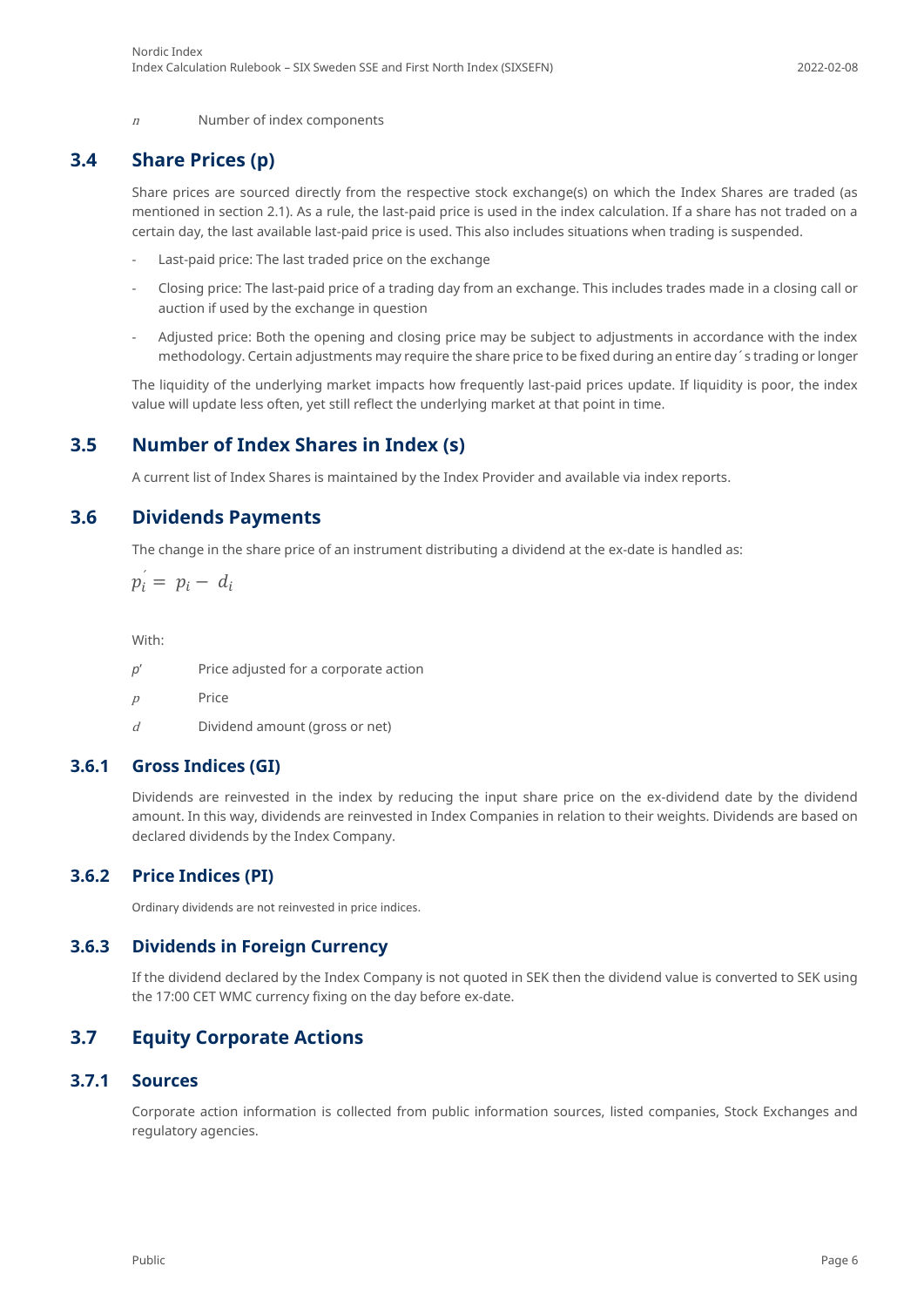#### **3.7.2 Stock Split and Reverse Split**

<span id="page-6-0"></span>Stock splits and reverse stock splits in an Index Share result in an adjustment of the share price, in accordance with the conditions of the split, from the day on which the Index Share is traded ex-split on the Stock Exchange. The share price adjustment is offset by a change in number of shares.

#### **3.7.3 Bonus Issue**

<span id="page-6-1"></span>In the event of a bonus issue of an Index Share, the number of shares in the index calculation for the Index Share is increased by the number of new shares from the day on which the bonus issue of the Index Share is listed excluding fractional rights on the Stock Exchange. If a bonus issue involves the issue of a new type of share that deviates from the Index Share, the Fixed Price Method described in section 3.7.4.6 will be used.

#### **3.7.4 Adjustments for Rights Issue, etc.**

<span id="page-6-2"></span>SIX use the following index methods to ensure that SIXSEFN accurately reflects the market performance of its constituents.

#### **3.7.4.1 Standard Method**

<span id="page-6-3"></span>When a rights issue with precedence for existing shareholders takes place for an Index Share and the newly issued share does not significantly deviate from the ordinary share, the number of Index Shares will be increased according to the so-called Standard Method with effect from the day the share is listed ex-rights on the Stock Exchange (ex-date). To receive the adjusted close, the price is calculated based on the existing number of shares and the rights (s\*) to be distributed at the ex-date:

$$
p_i^{\prime} = \frac{p_i s_i + p_i^* s_i^*}{s_i + s_i^*}
$$

With:

 $p^*$  Subscription price of the rights issued

s\* Rights issued per shares s

It is assumed that a rights issue is always fully executed and therefore the calculation of the adjusted number of shares can be achieved as the sum of existing number of shares and rights offered for subscription:

$$
s_i = s_i + s_i^*
$$

With:

<span id="page-6-4"></span>s' Number of shares adjusted

#### **3.7.4.2 Valuation Method, Inclusion Method and Fixed Price Method**

If the Index Company to which the Index Share relates adopts any of the measures listed below in any circumstances other than those described in section 3.7.4.1 above – where the company's shareholders have a preferential right to participate, then the Valuation Method, the Inclusion Method or the Fixed Price Method will be used. The following measures may form the basis for an adjustment in accordance with this section 3.7.4.2:

- Issue of convertible debt certificates, debt certificates associated with warrants to subscribe for new issues or similar securities that affect the Index Share
- Offer to acquire securities or rights of any kind or to acquire such securities or rights without payment
- New issue involving a new type of share that is not an ordinary share and that deviates from the Index Share

In the index, the event will be handled according to the following order of priority, depending on information available and communicated to the market:

I. Valuation, if a market value is available and can be calculated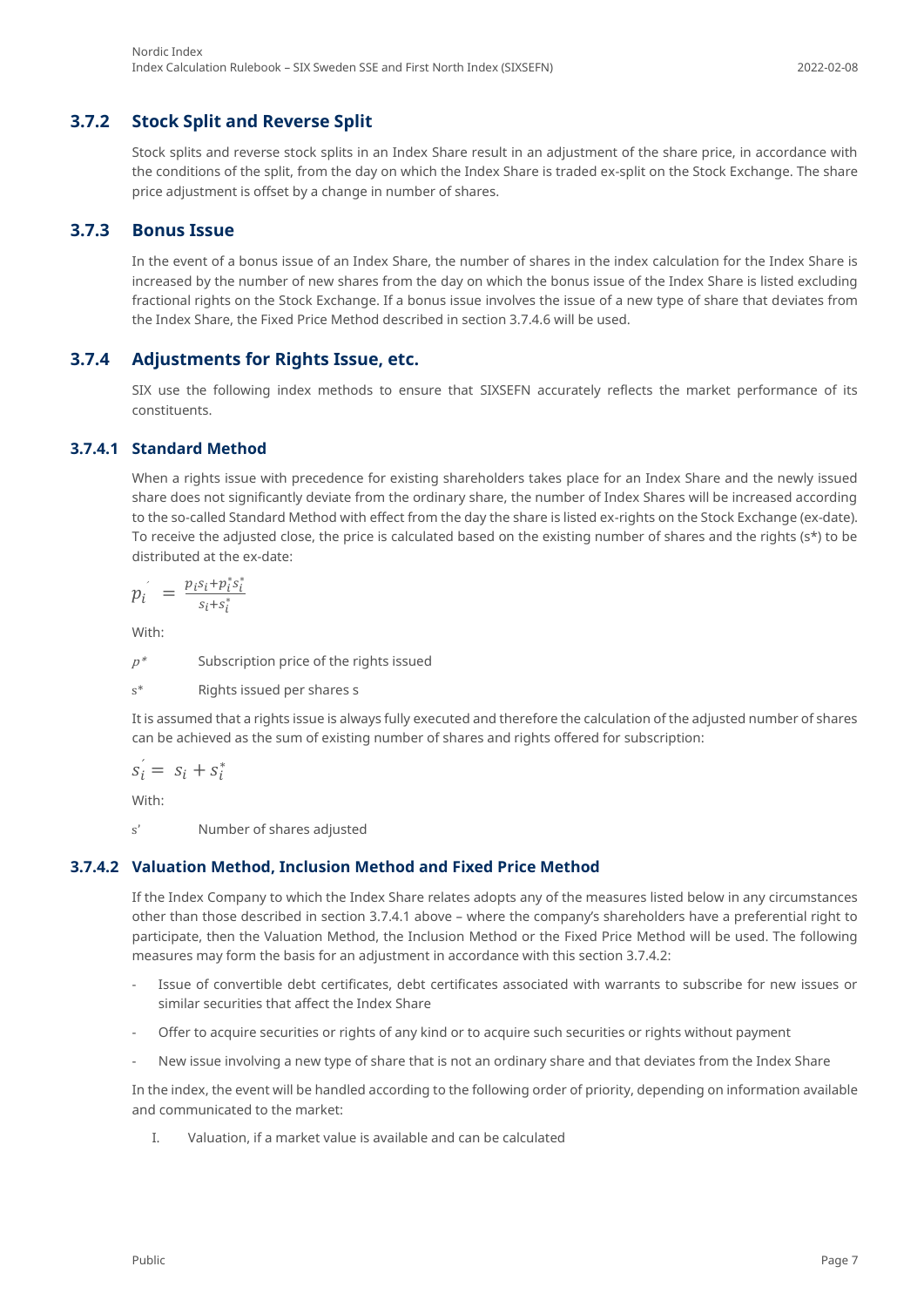- II. Inclusion, in the event of spin-offs and that the spin-off company is listed on a relevant marketplace
- <span id="page-7-0"></span>III. Fixed price, if no relevant price is available

#### **3.7.4.3 Valuation Method**

The Valuation Method can be used if the rights are listed on a Stock Exchange or other regulated market place. The valuation is based on the price for the rights on the day before the ex-rights day. If the rights can be valued according to the Valuation Method, the input share price of the Index Share on the ex-rights day is equal to the previous trading day's last traded price with a deduction for the calculated value of the rights. The intra-day index calculation is carried out thereafter using the last traded prices from the Stock Exchange or other regulated market place.

#### **3.7.4.4 Inclusion Method**

<span id="page-7-1"></span>When available an external valuation will be processed in the following way:

On the ex-date, the input share price for the Index Company carrying out the spin-off (Parent Company) is reduced by the external valuation and the calculation is then carried out using the last traded price. For the Index Company subject to the spin-off (Subsidiary Company), the input and output share prices are equal to the valuation. This value remains until the company is listed or removed from the index population.

#### **3.7.4.5 Lack of External Valuation**

<span id="page-7-2"></span>If there is no external valuation, the index will be processed as follows:

On the ex-date, the input share price for the Index Company carrying out the spin-off is the previous day's closing price and the output share price is the present day's closing price. For the Index Company subject to the spin-off (Subsidiary Company), the input share price is equal to zero and the output share price is equal to the reduction in base currency for the first transaction by the company carrying out the spin-off, in relation to the condition. This value remains until the company is listed or removed from the index population.

If the Subsidiary Company is not listed on the Stock Exchange within three months, it will be excluded from the index calculation. If the Subsidiary Company is listed on the Stock Exchange within three months, the input share price on the listing day is equal to the valuation and the output share price is equal to the official closing price for the company.

#### **3.7.4.6 Fixed Price Method**

<span id="page-7-3"></span>On the day the Index Share is traded exclusive of a subscription right (or similar right) at the Stock Exchange, the index is calculated by using the last traded price from the previous day's trading. This price will be used in the index calculation up to and including the day when the first traded price exclusive of a subscription right (or corresponding right) was listed at the Stock Exchange. A new base value will be calculated for the following day using the last traded price from the previous day.

#### **3.7.4.7 Redemption of Index Shares**

<span id="page-7-4"></span>When shares are redeemed, aimed at all shareholders, the valuation method described in section 3.7.4.3 will be used. If a subscription period extends over more than two weeks from the day the Index Share is listed ex-rights to participate in the redemption, the number of shares will be reduced, down-weighted, the day after the Index Provider has received the information on the number of shares redeemed. The number of shares today ( $s_t$ ) and the number of shares yesterday ( $s_{t-1}$ ) is reduced by the number of redeemed shares. If the subscription period is less than two weeks, the down-weighting will take place on the day the Index Share is listed ex-rights to participate in the redemption.

#### **3.8 Issues without Precedence for Existing Shareholders**

<span id="page-7-5"></span>Issues without precedence for existing holders of Index Shares and conversion of convertible debt certificates, exercise of warrants, etc. are updated on a daily basis.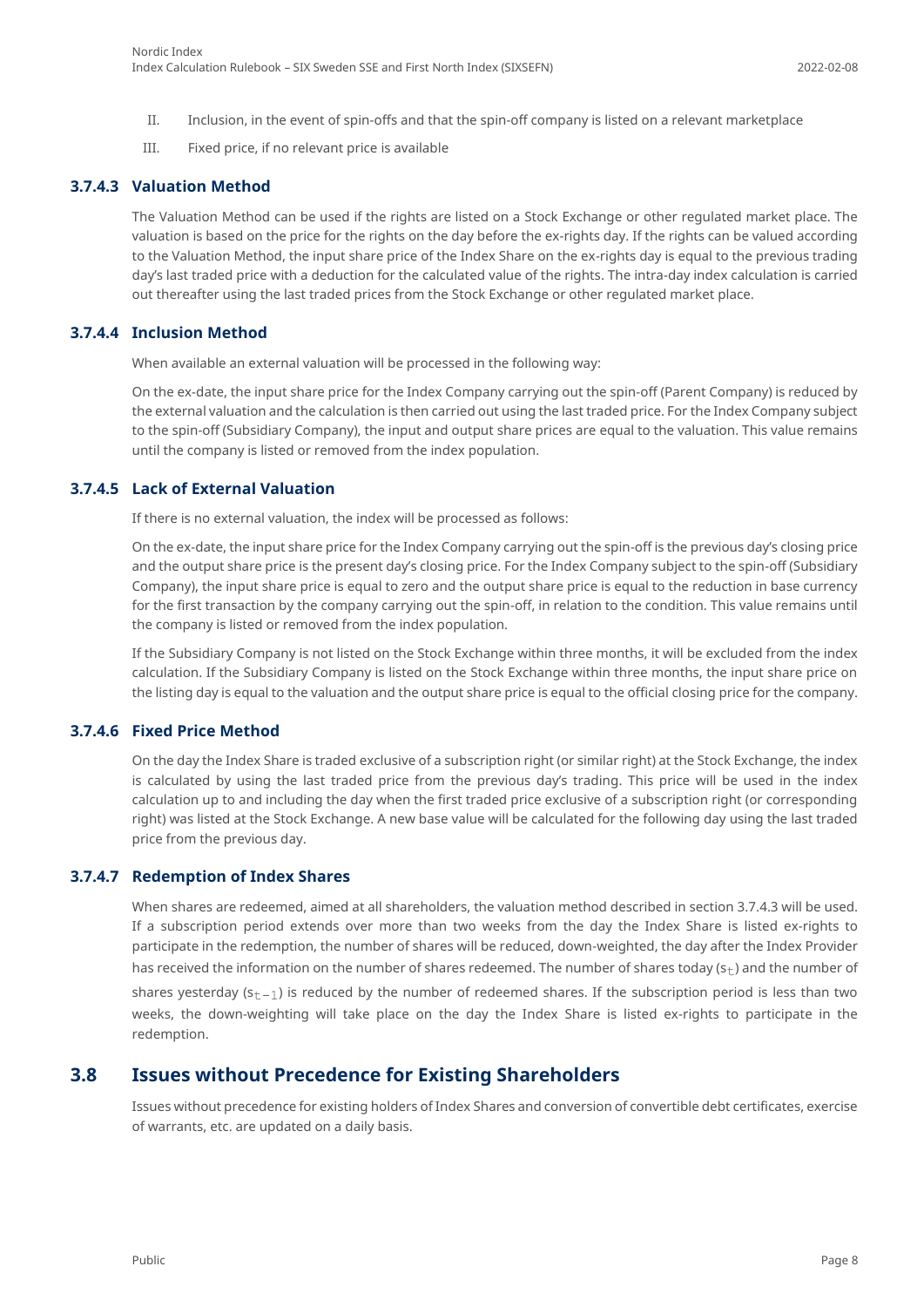### **3.9 Other Adjustments**

<span id="page-8-1"></span><span id="page-8-0"></span>With regard to adjustments in accordance with this rulebook, SIX may carry out an adjustment other than that referred to above or may decide to change a provision on adjustment in order to maintain the purpose of the Index.

# **4 Introduction of New Companies**

<span id="page-8-2"></span>A company listed on an approved Stock Exchange is included in the index calculation from the first Trading Day after the listing day, where the last traded price ( $p_{t-1}$ ) for the company on the listing day is used.

# **5 Trading Day**

<span id="page-8-3"></span>The index is calculated every day the Nasdaq Stockholm Stock Exchange is open for trade.

# **6 Data Sources**

<span id="page-8-4"></span>The Nasdaq Stockholm Stock Exchange is the source for stock prices. There are no alternative sources.

# **7 Correction Policy**

<span id="page-8-5"></span>An index-related correction is made if the necessary input data is not available or is incorrect.

### **7.1 Unavailable Data**

If data that is necessary to determine the price or weight of an index component is not available to SIX due to trade suspensions or market distortions the latest available data is used. Such cases may lead to a deviation from the principles of an index defined in this rulebook. These changes may be related to review schedules, ordinary reviews and extraordinary component changes and are announced with a minimal lead-time of two trading days to customers.

### **7.2 Incorrect Data**

<span id="page-8-6"></span>Errors in the necessary data can be caused by calculation errors or by incorrect input data.

Calculation errors that are detected within a trading day are corrected immediately. Intraday data is not corrected retrospectively. Calculation errors older than one trading day are only corrected when technically feasible and appropriate. If the correction leads to a significant difference in the index values, the index values can be corrected retrospectively.

# **8 Minimum Data Needed to Calculate the Index**

<span id="page-8-8"></span><span id="page-8-7"></span>In case of market distortion, updated prices for constituents corresponding to at least 30% of the index market cap value is needed to calculate a new index value.

# **9 Changes to the Methodology**

### **9.1 Methodology Changes**

<span id="page-8-9"></span>The validity of the index methodology is reviewed on a regular basis. SIX follows structured processes to ensure compliance with a regulatory framework. SIX has a right to stipulate changes to the rules if necessary to maintain the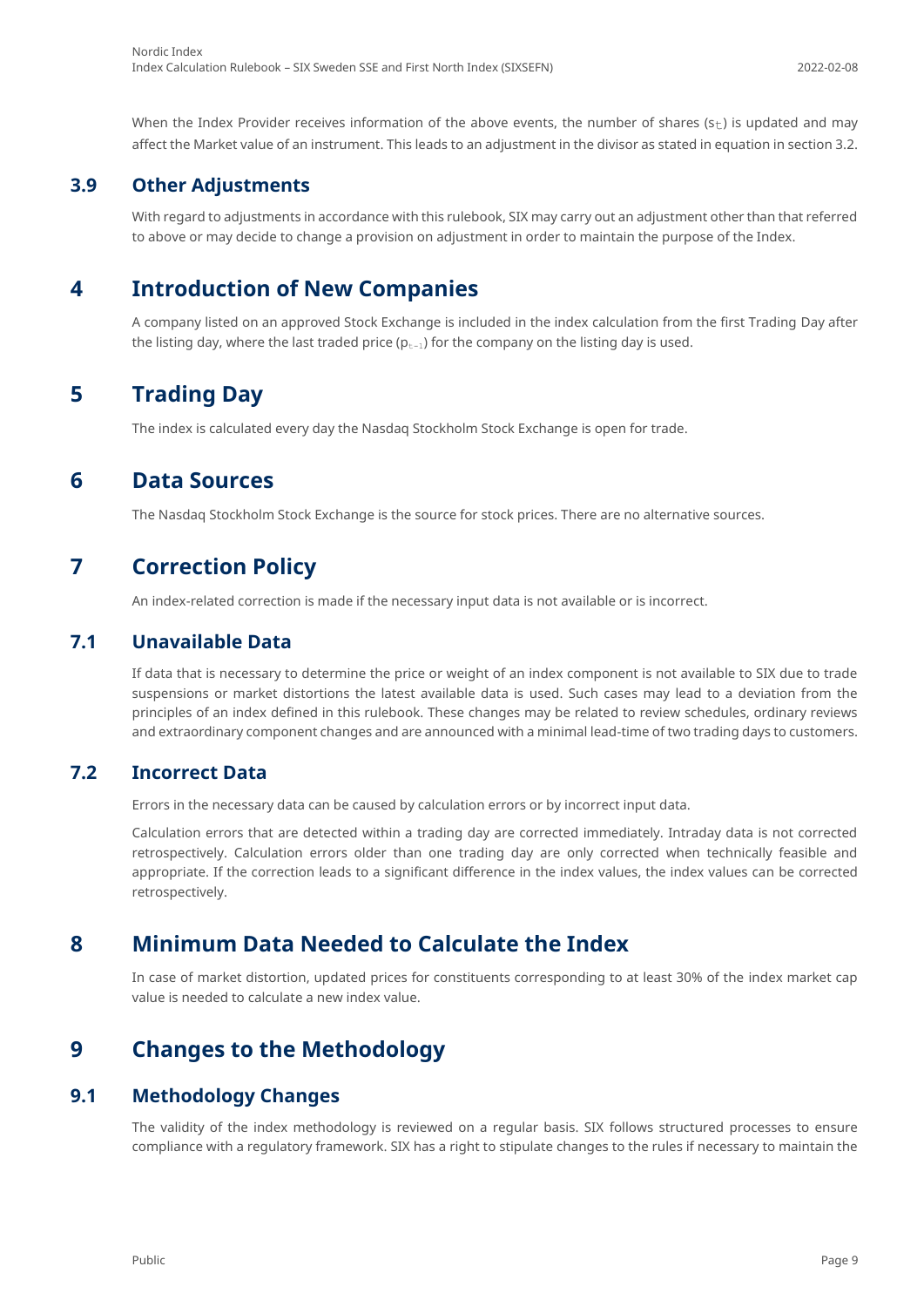purpose of the index or if any law, regulation or decision by an authority makes this necessary, or if such a change is considered appropriate due to a change in market practice. In exceptional cases, a broad market consultation can be conducted. The market consultation will provide advance notice and a clear timeframe that gives stakeholders sufficient opportunity to analyze and comment on the impact of such proposed material changes. The changes to the index methodology are publicly announced with an appropriate lead-time and shall contain information describing the key elements of the methodology that would be affected by the proposed change, enabling stakeholder to assess the impact of the coming changes.

A material methodology change comprises a change that significantly modifies the procedures applied to the determination of an index and, therefore, the index value compared to an unchanged scenario. Examples of changes that are considered material in their nature include changes in: index objective and the market it seeks to measure (e.g., market leader components vs. mid cap companies), index component count, periodical review (determination) frequency, component universe and selection rules, weighting rules, introduction or removal of fast exit/entry rules, component replacement procedures, corporate actions treatments including merger and takeover treatments, and/or rebalancing rules.

### **9.2 Cessation of Calculation**

<span id="page-9-0"></span>A decision to discontinue the calculation of the index will be publicly announced by SIX with an appropriate lead-time.

<span id="page-9-1"></span>In the event existing financial products are linked to the index, of which the Index Provider is aware, a market consultation will be conducted in advance and a transition period introduced before the definitive termination.

# **10 Expert Judgement and Discretion**

SIXSEFN is calculated using readily available input data. SIX has implemented a robust and reliable index methodology including clear rules how and when discretion or expert judgement may be exercised for the determination of an index. Such methodology ensures that the index can be calculated in the widest set of possible circumstances. However, there might be unexpected events that require actions that are not described in the methodology rulebooks. Such events can materialize in situations including:

- Complex corporate actions
- Determination of materiality of changes to the index methodology
- Index/benchmark termination
- Exclusion of stocks from rankings
- Determination of prices in case of subscription rights
- Non-rule-based Correction (treatment of calculation error)
- Limitations
- Deviation from standard consultation period in case of material changes of the index methodology
- Review and approval of special cases identified during index review
- Decisions with respect to complaints

In such (unexpected) cases, a pre-defined Expert Judgement Management process has been established. SIX will evaluate and document the use of discretion or expert judgement as part of the Expert Judgement Management process. The goal will always be to update the respective methodology rulebook to capture these unexpected cases with a new transparent rule. In addition, any feedback from market participants about the use of discretion or expert judgement will usually be discussed in the upcoming Index Management and Local Leadership Team meeting.

SIX ensures that the rules of the indices are applied correctly and fulfil the required quality standards. SIX follows structured processes to ensure compliance with a regulatory framework. Further documentation on regulation and processes can be found at: [www.six-group.com](http://www.six-group.com/)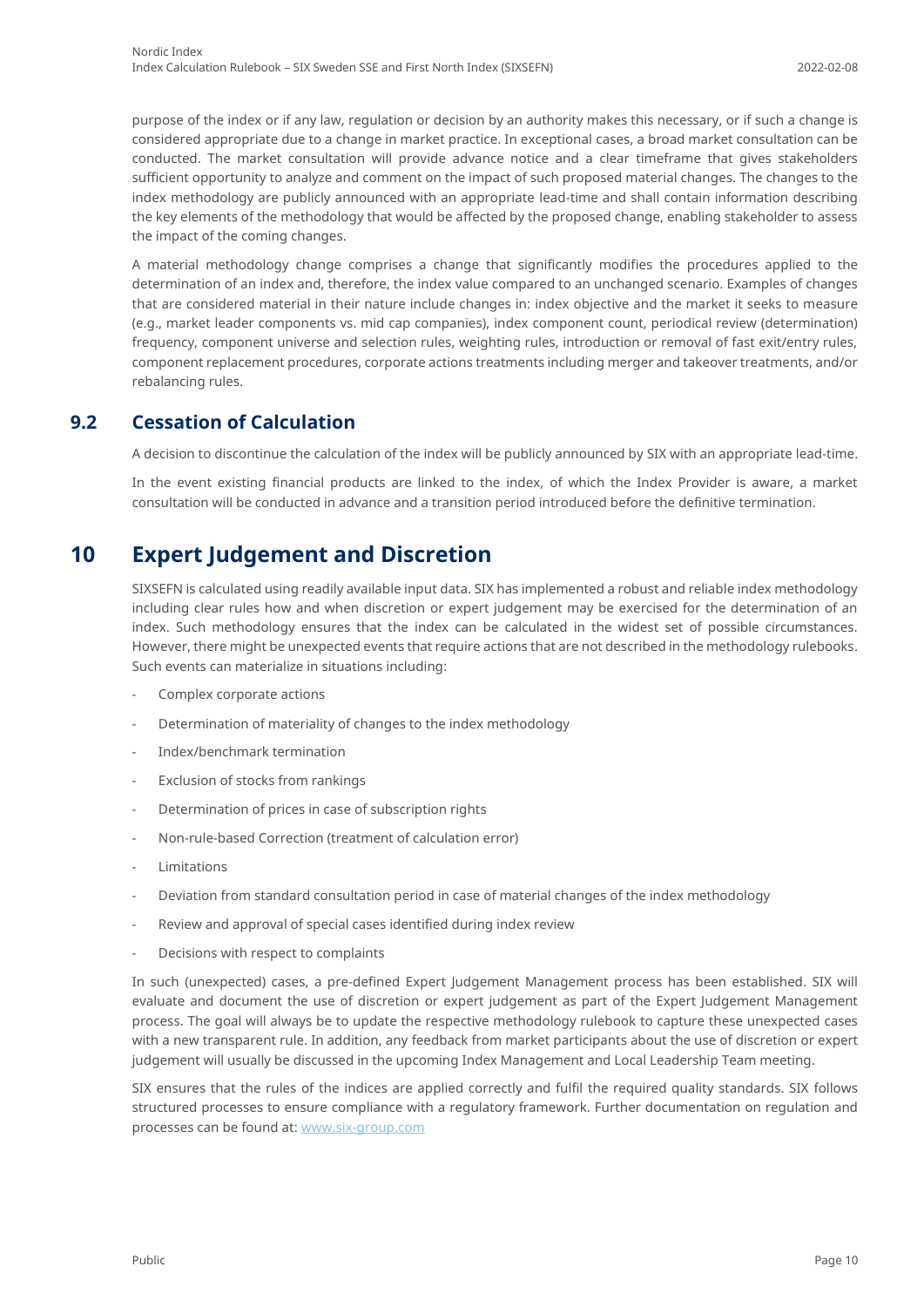# **11 Limitations**

<span id="page-10-0"></span>A potential limitation of the index can occur from circumstances when the accuracy and reliability of methodology no longer can be ensured, and may lead to a deviation from the general principles of the indices as defined in the respective methodology rulebooks. Potential limitations of the methodology can materialize in situations including:

- Data insufficiency, meaning a scenario in which the calculation of an index is no longer possible due to insufficient data quantity or quality
- Failure to produce index values as intended
- Market disruption which results in the performance of the index being unable to be tracked
- Unexpected events, such as complex corporate actions
- Technical reasons, for example the inability of a stock exchange to provide a close price due to a computer outage
- Where a rule allows for several interpretations ("unclear rule")
- The absence of a rule in the methodology which potentially leads to an index value which does not properly reflect the nature of the index ("insufficient rule")

If data, which is necessary to determine the price or weight of an index component, is not available to SIX due to trade suspensions or market distortions, the latest available data is used. Where SIX considers that the input data does not represent the market or economic reality that an index is intended to measure, SIX will, within a reasonable time period, either change the input data or the methodology in order that the input data does represent such market or economic reality, or else cease to provide that index.

In case of structural changes of the market or economic reality or in cases where the interest in a market has diminished or is non-functioning, the reliability of a methodology can no longer be ensured. SIX reviews the methodology rulebooks at least annually to anticipate any such changes and mitigate its consequences by adjusting the methodology accordingly.

# <span id="page-10-1"></span>**12 General Information on SIX Indices**

### **12.1 Calculation Interval and Publication**

<span id="page-10-3"></span><span id="page-10-2"></span>SIX calculates index values end of day for all the indices and intra-day for the most common indices. Index values can be found via different data vendors and index reports can be subscribed on a daily basis.

### **12.2 Notification Service**

Customers are notified via e-mail or via index reports for index trigger events such as:

- Changes in corporate actions and dividends
- IPOs and delisting of companies
- Updates to the periodic index reviews
- Problems and errors in the index calculation
- Launch of new indices

<span id="page-10-4"></span>The index methodology and index related information can be found at: [www.six-group.com](http://www.six-group.com/)

# **13 Limitation of Liability**

SIX Financial Information Nordic AB is not liable for damage caused by the enactment of Swedish or foreign laws, measures adopted by Swedish or foreign authorities, acts of war, power cuts, interruptions in telecommunications, fire, water damage, strikes, blockades, lockouts, boycotts or other similar circumstances beyond the Index Owner's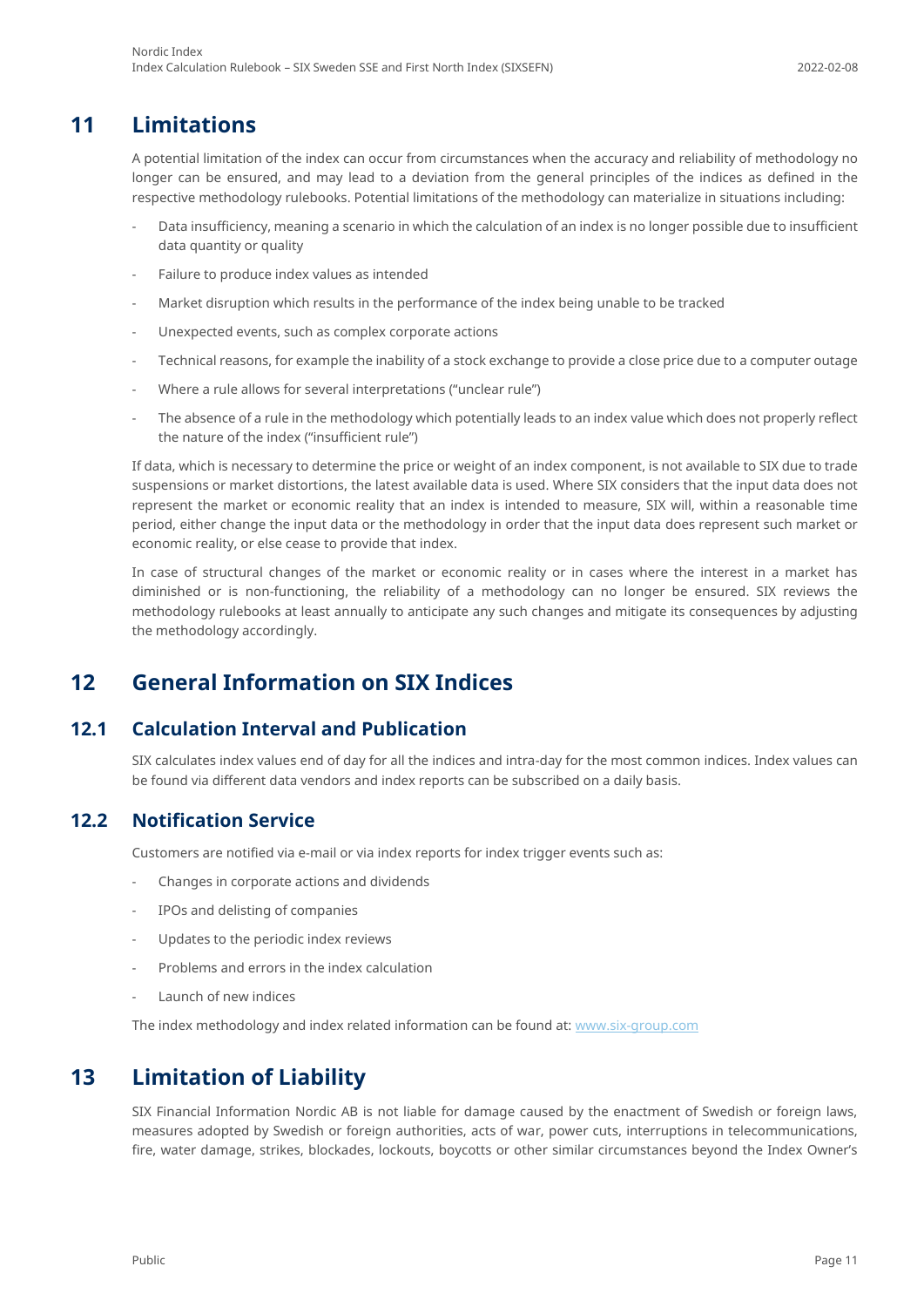control. The reservation applying to strikes, blockades, lockouts and boycotts applies even if the Index Owner itself is subject to or adopts any such conflict measure.

Under no circumstances is the Index Owner liable for any loss of data, loss of earnings or indirect damage.

<span id="page-11-0"></span>The Index Owner gives no express or implied guarantee with regard to the results to which use of indices provided by SIX Financial Information Nordic AB may give rise or with regard to the value of the indices at any given moment.

# **14 Contact**

If you are interested in signing license subscriptions, index reports or other index-related products, please contact:

[NordicsSalesNordic@six-group.com](mailto:NordicsSalesNordic@six-group.com)

Any other requests linked to index are directed to the following address:

**SIX Financial Information Nordic AB** Olof Palmes gata 11 Box 3117 SE 103 62 Stockholm

T +46 8 5861 6300 [SEIndex@six-group.com](mailto:SEIndex@six-group.com)